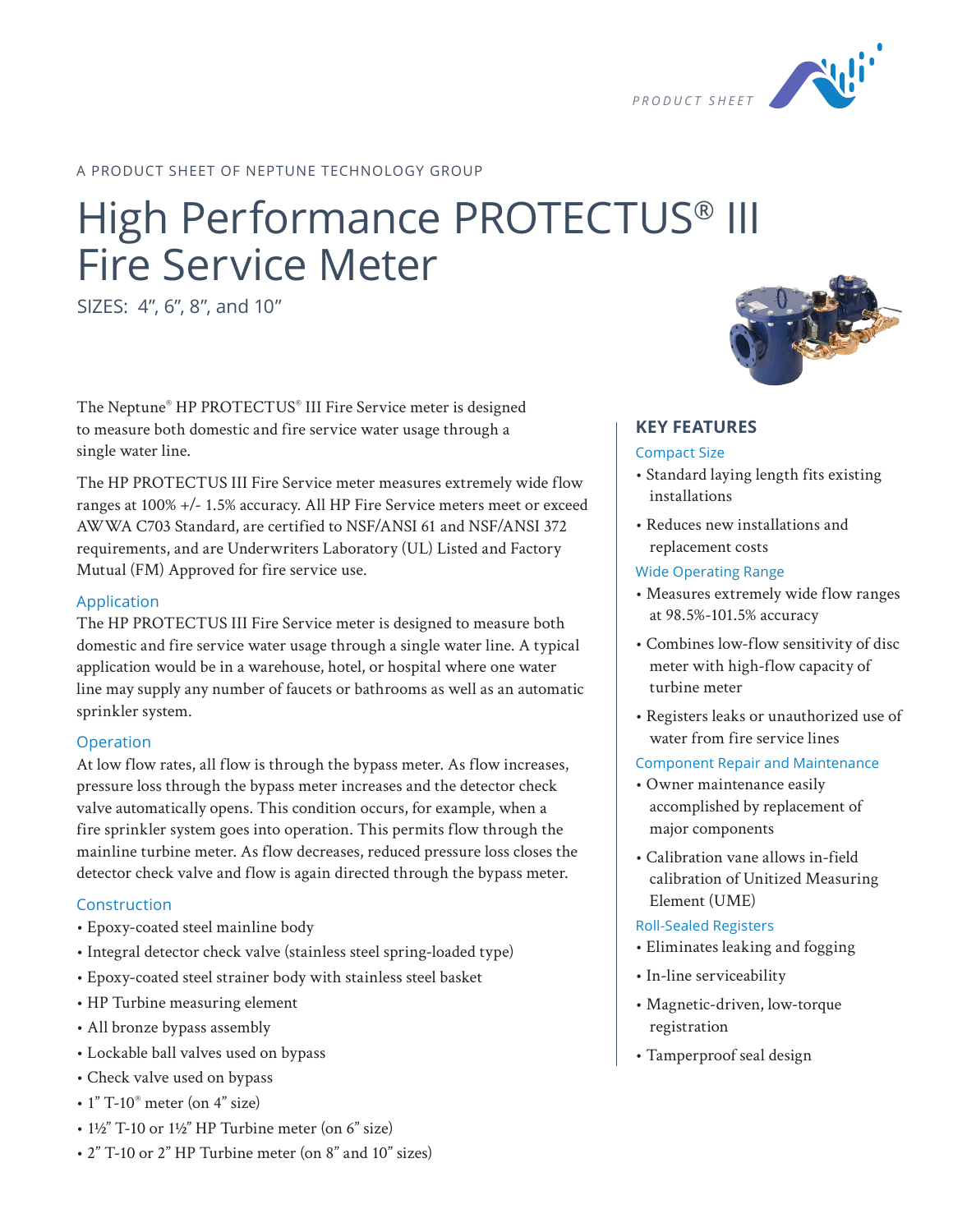## *4" Accuracy 4" Headloss*











## *6" Accuracy 6" Headloss*



## *8" Accuracy 8" Headloss*



## *10" Accuracy 10" Headloss*

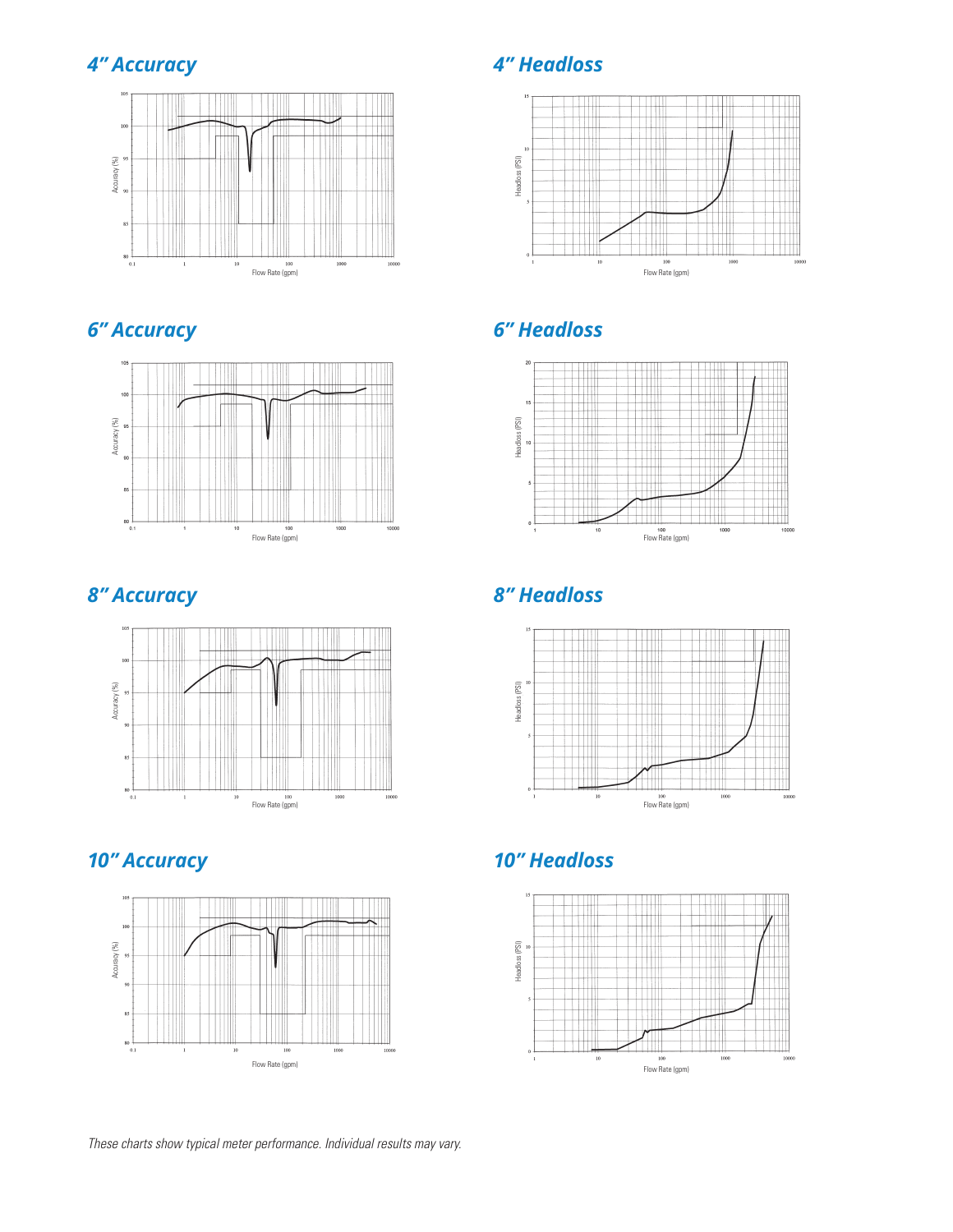## *Operating Characteristics*

| <b>Meter Size</b>  | Normal Operating Range @<br>100% Accuracy (+/- 1.5%) | <b>AWWA Standard</b>          | Low Flow @ 95%<br><b>Accuracy</b> | <b>Maximum</b><br><b>Intermittent Flow Rate</b> |  |
|--------------------|------------------------------------------------------|-------------------------------|-----------------------------------|-------------------------------------------------|--|
| $4^{\prime\prime}$ | 34 to 1200 US gpm                                    | 4 to 700 US gpm               | $%$ US gpm                        | 1500 US gpm                                     |  |
|                    | 0.17 to 272.55 m <sup>3</sup> /h                     | 0.91 to 159 $m^3/h$           | $0.09 \text{ m}^3/h$              | $340.7 \text{ m}^3/h$                           |  |
| 6"                 | 1 ½ to 2500 US gpm                                   | 5 to 1600 US gpm              | 3⁄4 US gpm                        | 3100 US gpm                                     |  |
|                    | 0.34 to 567.81 m <sup>3</sup> /h                     | 1.14 to 363 m <sup>3</sup> /h | $0.17 \text{ m}^3/h$              | $704.1 \text{ m}^3/h$                           |  |
| 8"                 | 2 to 4000 US gpm                                     | 8 to 2800 US gpm              | 1 US gpm                          | 5000 US gpm                                     |  |
|                    | 0.45 to 908.5 m <sup>3</sup> /h                      | 1.8 to 636 $m^3/h$            | $0.23 \text{ m}^3/h$              | 1135.5 $m^3/h$                                  |  |
| 10"                | 2 to 6500 US gpm                                     | 8 to 4400 US gpm              | 1 US gpm                          | 8000 US gpm                                     |  |
|                    | 0.45 to 1476.31 m <sup>3</sup> /h                    | 1.8 to 999 m <sup>3</sup> /h  | $0.23 \text{ m}^3/h$              | $1817 \text{ m}^3/h$                            |  |

## *Dimensions*

| Meter<br><b>Size</b> | A<br>in/mm | B<br>in/mm       | in/mm           | D<br>in/mm                     | Е<br>in/mm      | F<br>in/mm      | G<br>in/mm      | н<br>in/mm | in/mm          | in/mm          | Weight<br>Ibs/kg |
|----------------------|------------|------------------|-----------------|--------------------------------|-----------------|-----------------|-----------------|------------|----------------|----------------|------------------|
| 4 <sup>''</sup>      | 33         | 10               | $10\frac{3}{4}$ | 17 <sup>1</sup> / <sub>2</sub> | 22              | $15\frac{1}{4}$ | $6\frac{3}{4}$  | 12         | $\overline{2}$ | $\overline{2}$ | 215              |
|                      | 838        | 254              | 273             | 445                            | 559             | 387             | 171             | 305        | 51             | 51             | 98               |
| 6''                  | 45         | $11\frac{1}{16}$ | $11\frac{3}{8}$ | $21\frac{1}{4}$                | 29              | 19 <sub>2</sub> | $9\frac{1}{2}$  | 16         | $\overline{2}$ | 3              | 570              |
|                      | 1143       | 281              | 289             | 540                            | 737             | 495             | 241             | 406        | 51             | 76             | 258              |
| 8''                  | 53         | $11^{13}/16$     | $13^{29}/64$    | $25\%$                         | $34\frac{1}{4}$ | $21\frac{3}{4}$ | $12\frac{1}{2}$ | 17         | 3              | 3              | 765              |
|                      | 1346       | 300              | 342             | 657                            | 870             | 552             | 318             | 432        | 76             | 76             | 347              |
| 10"                  | 68         | $14^{13}/_{16}$  | 15              | $30\frac{1}{16}$               | $36\frac{1}{4}$ | $22\frac{1}{2}$ | $13\frac{3}{4}$ | 18         | 3              | 3              | 900              |
|                      | 1727       | 376              | 381             | 764                            | 921             | 572             | 349             | 457        | 76             | 76             | 408              |

## *Capacity*

| <b>Register Capacity</b> | Disc Side |                |                 | <b>Turbine Side</b> |    |          |
|--------------------------|-----------|----------------|-----------------|---------------------|----|----------|
|                          | 1"        | $1\frac{1}{2}$ | 2 <sup>''</sup> | $4^{\prime\prime}$  | 6" | 8" & 10" |
| 1,000,000,000 Gallons    |           |                |                 |                     | ✓  |          |
| 100,000,000 Gallons      |           | ✓              | ✓               | ✓                   |    |          |
| 100,000,000 Cubic Feet   |           |                |                 |                     | ✓  |          |
| 10,000,000 Gallons       | ✓         |                |                 |                     |    |          |
| 10,000,000 Cubic Feet    |           | ✓              | ✓               | ℐ                   |    |          |
| 10,000,000 Cubic Metres  |           |                |                 |                     | ✓  |          |
| 1,000,000 Cubic Metres   |           |                | ✓               | ℐ                   |    |          |
| 1,000,000 Cubic Feet     |           |                |                 |                     |    |          |
| 100,000 Cubic Metres     |           |                |                 |                     |    |          |